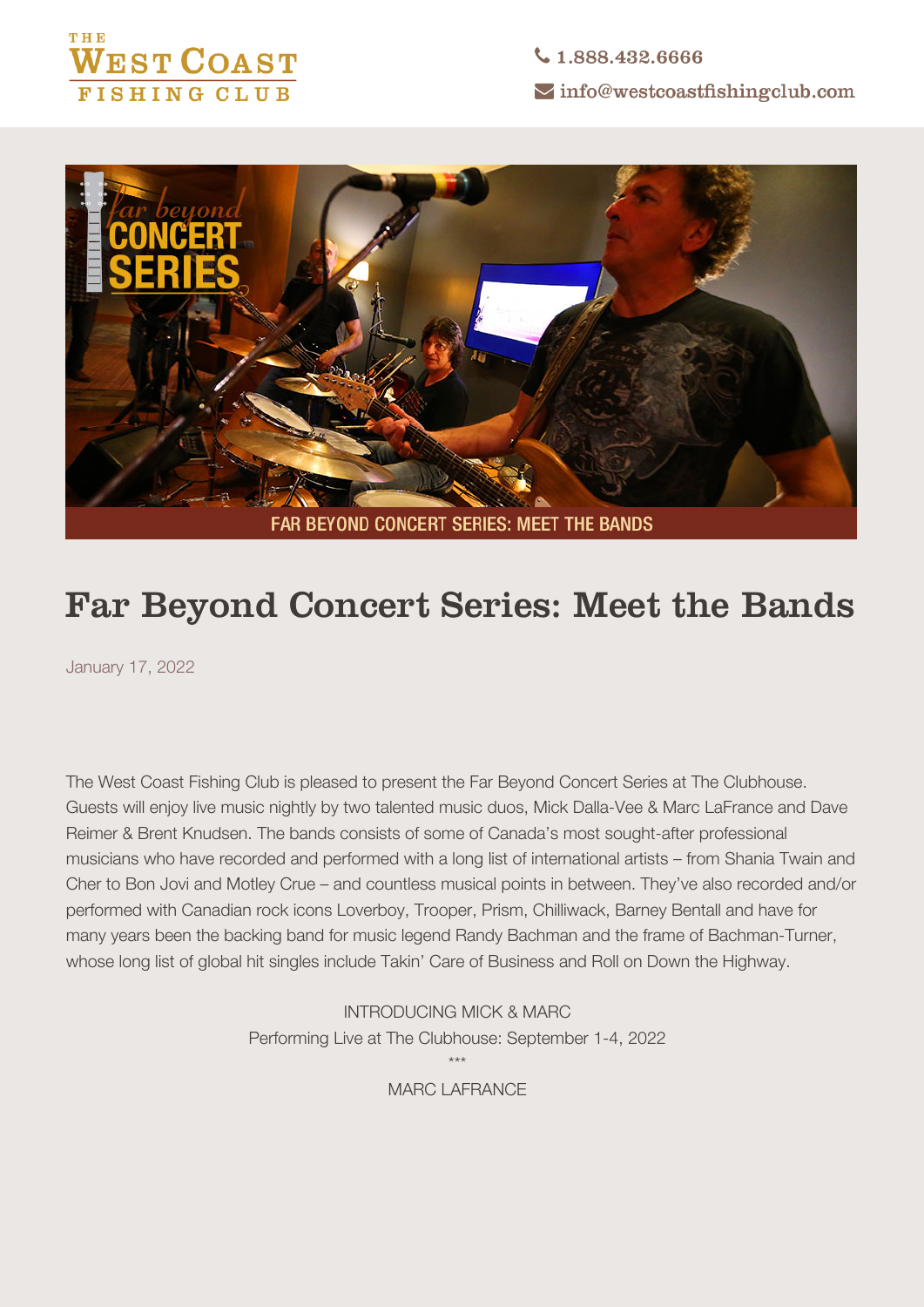

Marc has been involved in the music industry for over four decades and is a well-known and highly regarded industry professional. He has performed as a drummer and/or singer on over 100 albums, and countless sessions and live performances. In addition to playing drums and singing in the band Bachman Turner and as a member of Randy Bachman's touring band, some of Marc's past and present accomplishments include recordings with a vast array of prominent artists including Canadian groups Crowcuss, Chilliwack, Payolas, Loverboy, Trooper, Prism, Shari Ulrich, Bruce Miller, Straight Lines and Glass Tiger and international stars such as Long John Baldry, Alice Cooper, Motley Crue, Bon Jovi, Cher, Carly Simon, Blue Murder, The Cult, David Lee Roth, Scorpions, Black Veil Brides, "Michael Bublé's Christmas in New York," and many others.

## **MICK DALLA-VEE**



Singer, songwriter, producer and multi-instrumentalist, Mick Dalla-Vee taught himself to first play the guitar at age 10. In a career that's spanned three decades, the Cease & Desist front-man, bassist and guitarist has also become a very busy studio producer, musician, arranger and vocalist. Mick attained Gold and Platinum status for his work with Bachman & Turner (Live in New York City 2010) amongst other musical awards and co-written or written everything from country to smooth jazz, has played bass for Canadian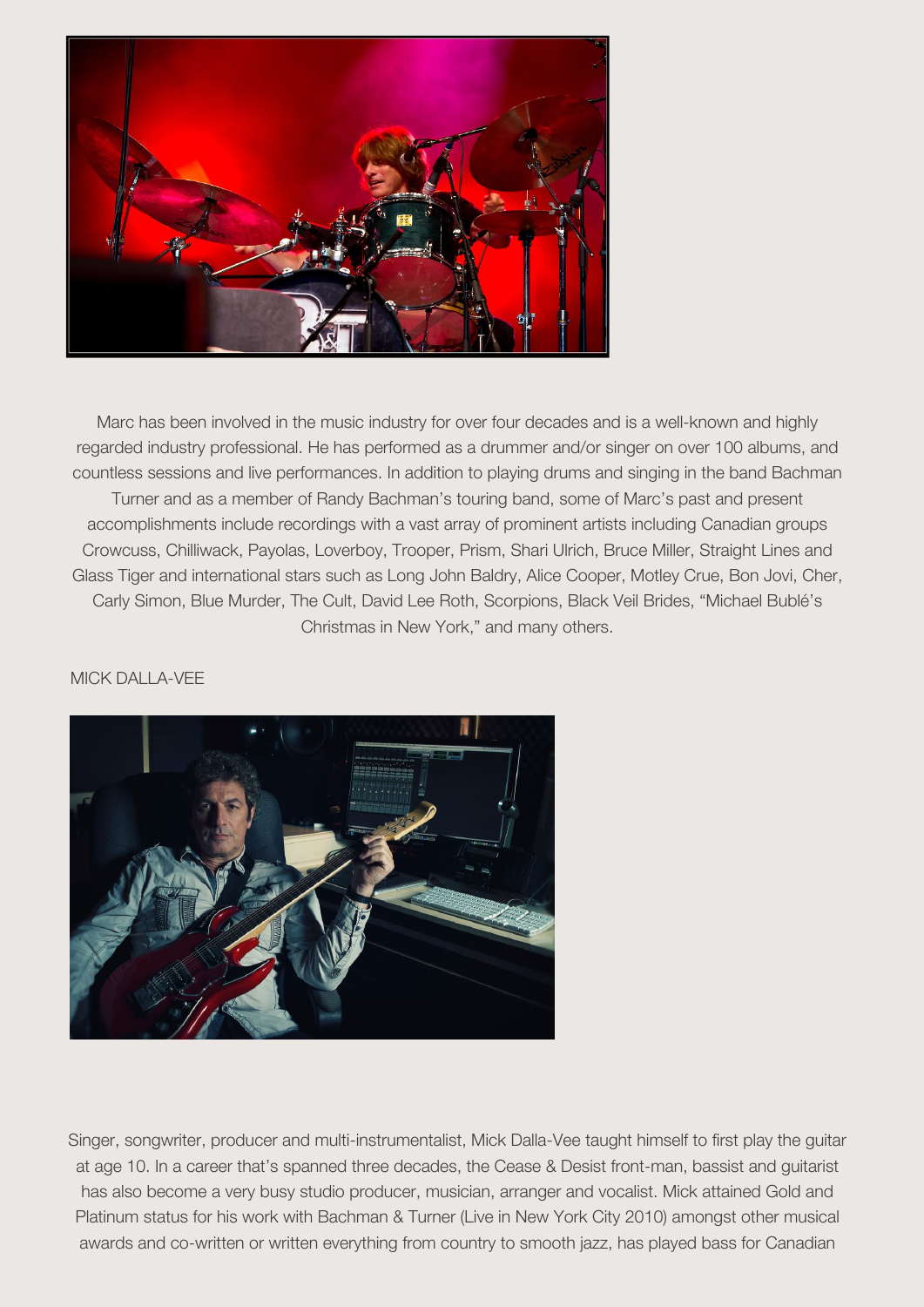rock legend Randy Bachman (The Guess Who, Bachman Turner Overdrive) and keyboards for Grammy Award-winning R&B diva Melanie Fiona. He has also contributed vocals to projects by Mötley Crüe and Trooper, and created soundscapes for TV programs such as HGTV's popular Holmes Makes Right series. Currently he has an ongoing contract writing music soundscapes for ITV in the USA and Great Britain along with business partner Jeff Neill (of Streetheart and Jimmy Barnes fame) with their company 'The NV Music Group. Since 1986, Mick has played in 'Revolver – The World's Best Beatles Band' to sold out houses everywhere.

Click here to learn more or reserve your spots on our September 1-4, 2022 music trip.

**INTRODUCING BRENT & DAVE** Performing Live at The Clubhouse: September 8-11, 2022 \*\*\*



## **BRENT KNUDSEN**

Brent is a gifted and versatile instrumentalist, singer and songwriter who has played with, or shared the stage with many other stars including Dwight Yoakam, Alabama, Michelle Wright, Deanna Carter, Don Felder (The Eagles), Patricia Conroy, Aaron Pritchett, Alan Frew and many others. Along with Marc LaFrance and Mick Dalla-Vee, he is an original member of Cease and Desist and a veteran sideman (guitar, vocals) for Randy Bachman and Bachman Turner. He has also written and recorded two country albums that garnered national airplay and awards, including a nomination for best Male Country Vocalist at the Canadian Country Music Awards. Brent has also made a feature film appearance as Neil Diamond's guitar player in "Saving Silverman," with Jason Bigg, Jack Black and Amanda Peet.

**DAVE REIMER**